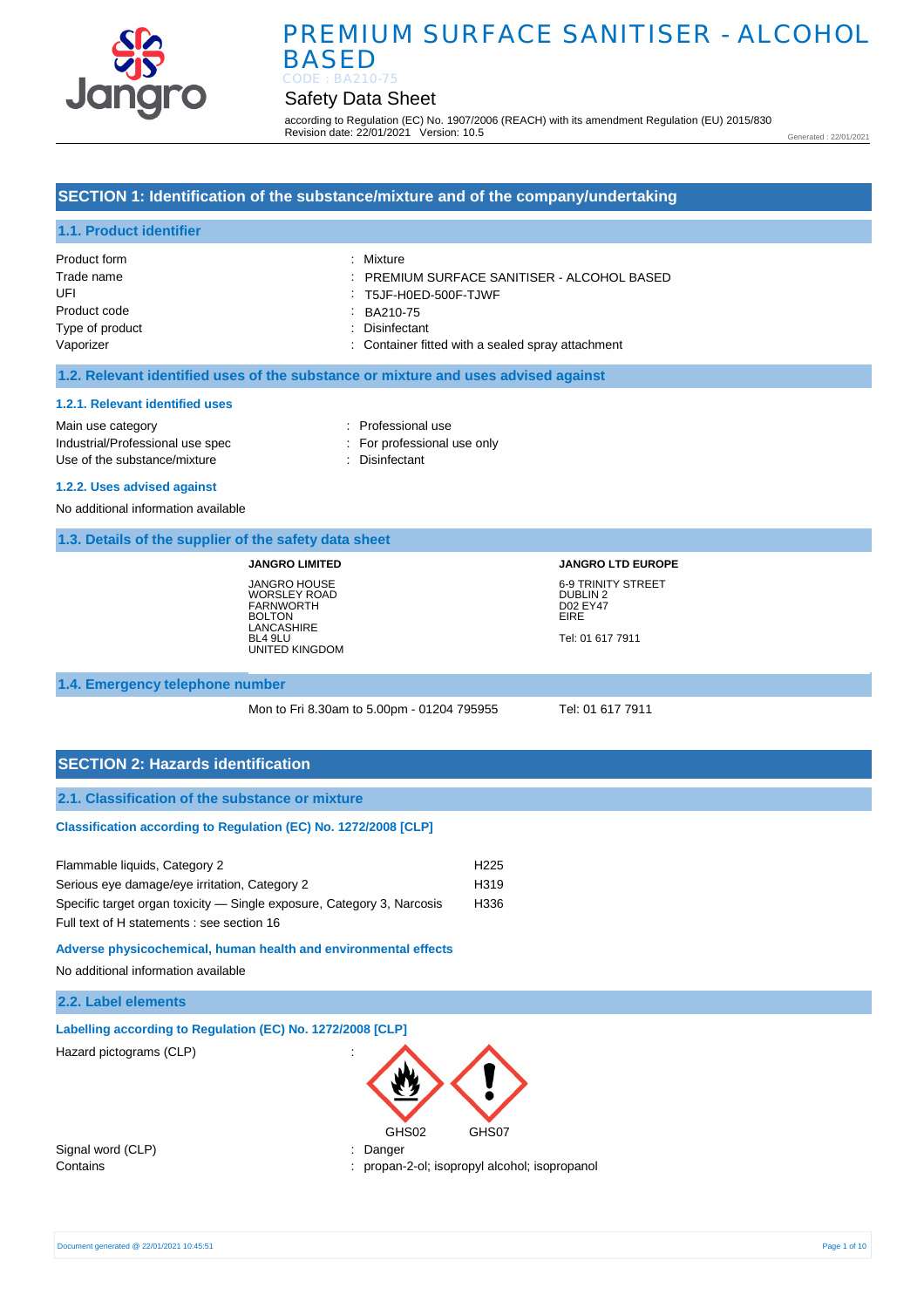according to Regulation (EC) No. 1907/2006 (REACH) with its amendment Regulation (EU) 2015/830

| Hazard statements (CLP)        | : H225 - Highly flammable liquid and vapour.<br>H319 - Causes serious eye irritation.<br>H336 - May cause drowsiness or dizziness.                                                                                                                                                                                                                                                                                                                                                                                                                                                                                                                                                                                                                                                                                                                                                                                                                                                                                                                                                                                                                    |
|--------------------------------|-------------------------------------------------------------------------------------------------------------------------------------------------------------------------------------------------------------------------------------------------------------------------------------------------------------------------------------------------------------------------------------------------------------------------------------------------------------------------------------------------------------------------------------------------------------------------------------------------------------------------------------------------------------------------------------------------------------------------------------------------------------------------------------------------------------------------------------------------------------------------------------------------------------------------------------------------------------------------------------------------------------------------------------------------------------------------------------------------------------------------------------------------------|
| Precautionary statements (CLP) | : P210 - Keep away from heat, hot surfaces, sparks, open flames and other ignition sources.<br>No smoking.<br>P233 - Keep container tightly closed.<br>P240 - Ground/bond container and receiving equipment.<br>P241 - Use explosion-proof electrical, lighting, ventilating equipment.<br>P242 - Use only non-sparking tools.<br>P243 - Take precautionary measures against static discharge.<br>P264 - Wash hands thoroughly after handling.<br>P271 - Use only outdoors or in a well-ventilated area.<br>P280 - Wear eye protection, protective gloves.<br>P303+P361+P353 - IF ON SKIN (or hair): Take off immediately all contaminated clothing.<br>Rinse skin with water/shower.<br>P305+P351+P338 - IF IN EYES: Rinse cautiously with water for several minutes. Remove<br>contact lenses, if present and easy to do. Continue rinsing.<br>P337+P313 - If eye irritation persists: Get medical advice/attention.<br>P370+P378 - In case of fire: Use foam to extinguish.<br>P403+P233 - Store in a well-ventilated place. Keep container tightly closed.<br>P403+P235 - Store in a well-ventilated place. Keep cool.<br>P405 - Store locked up. |

## **2.3. Other hazards**

### No additional information available

## **SECTION 3: Composition/information on ingredients**

### **3.1. Substances**

### Not applicable

### **3.2. Mixtures**

| <b>Name</b>                                                                                                        | <b>Product identifier</b>                                                                             | $\frac{1}{2}$ | <b>Classification according to</b><br><b>Regulation (EC) No.</b><br>1272/2008 [CLP] |
|--------------------------------------------------------------------------------------------------------------------|-------------------------------------------------------------------------------------------------------|---------------|-------------------------------------------------------------------------------------|
| propan-2-ol; isopropyl alcohol; isopropanol<br>substance with national workplace exposure limit(s)<br>$ $ (IE, GB) | (CAS-No.) 67-63-0<br>(EC-No.) 200-661-7<br>(EC Index-No.) 603-117-00-0<br>(REACH-no) 01-2119457558-25 | $\geq 60$     | Flam. Lig. 2, H225<br>Eye Irrit. 2, H319<br>STOT SE 3. H336                         |

Full text of H-statements: see section 16

## **SECTION 4: First aid measures**

| 4.1. Description of first aid measures                                                                                                          |                                                                                                                                                                                                                                                                                                                                                                                                                             |  |
|-------------------------------------------------------------------------------------------------------------------------------------------------|-----------------------------------------------------------------------------------------------------------------------------------------------------------------------------------------------------------------------------------------------------------------------------------------------------------------------------------------------------------------------------------------------------------------------------|--|
| First-aid measures general<br>First-aid measures after inhalation<br>First-aid measures after eye contact<br>First-aid measures after ingestion | : Get medical advice/attention if you feel unwell.<br>: Remove person to fresh air and keep comfortable for breathing.<br>: IF IN EYES: Rinse cautiously with water for several minutes. Remove contact lenses, if<br>present and easy to do. Continue rinsing. If eye irritation persists: Get medical<br>advice/attention.<br>: Do NOT induce vomiting. Rinse mouth. Drink plenty of water. Get medical advice/attention. |  |
| 4.2. Most important symptoms and effects, both acute and delayed                                                                                |                                                                                                                                                                                                                                                                                                                                                                                                                             |  |
| Symptoms/effects after eye contact<br>Symptoms/effects after ingestion                                                                          | : Causes eye irritation.<br>: May cause a light irritation of the linings of the mouth, throat, and gastrointestinal tract.                                                                                                                                                                                                                                                                                                 |  |
| 4.3. Indication of any immediate medical attention and special treatment needed                                                                 |                                                                                                                                                                                                                                                                                                                                                                                                                             |  |

#### Treat symptomatically.

Document generated @ 22/01/2021 10:45:51 Page 2 of 10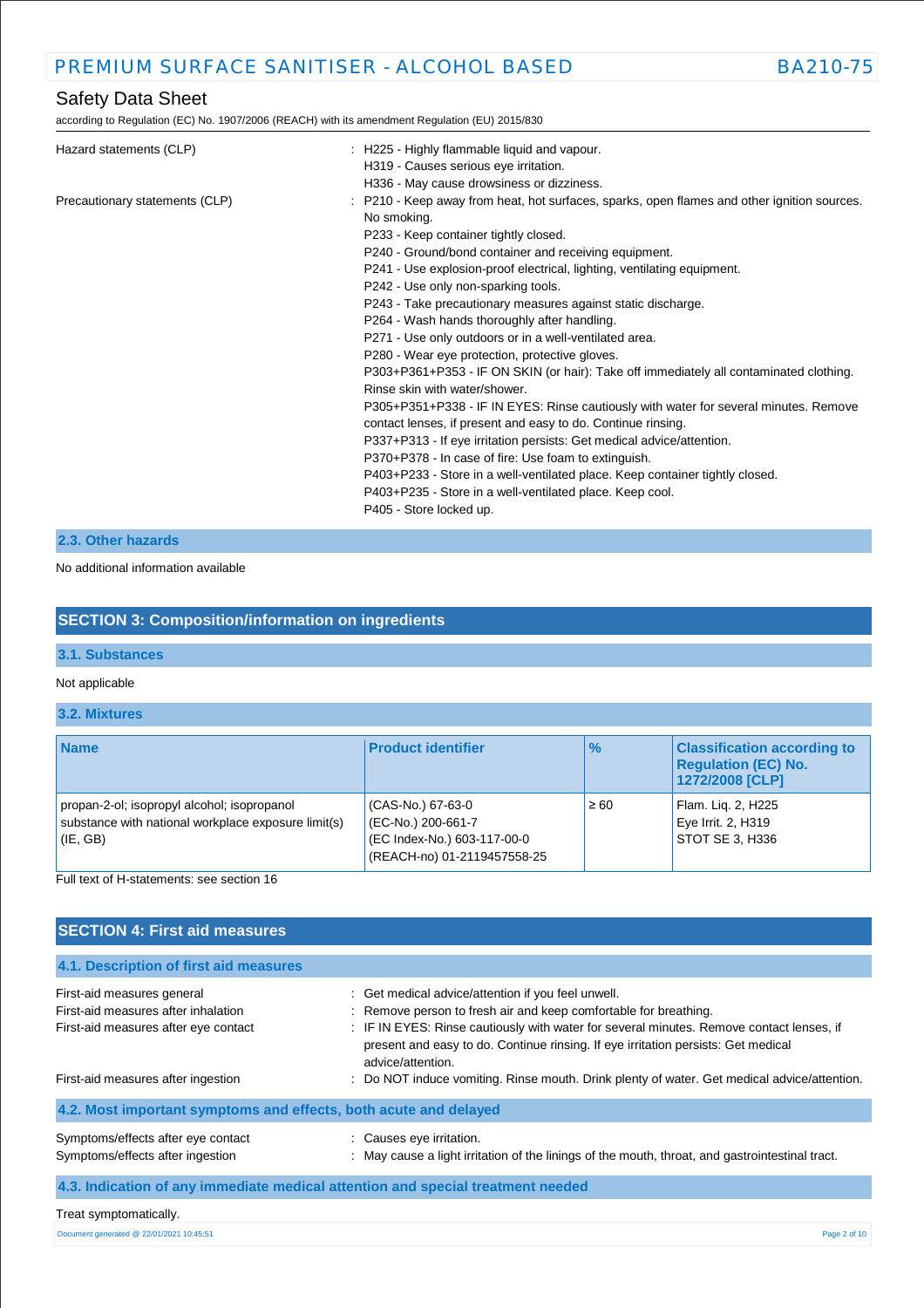## Safety Data Sheet

according to Regulation (EC) No. 1907/2006 (REACH) with its amendment Regulation (EU) 2015/830

| <b>SECTION 5: Firefighting measures</b>                                  |                                                                                                                |  |  |
|--------------------------------------------------------------------------|----------------------------------------------------------------------------------------------------------------|--|--|
|                                                                          |                                                                                                                |  |  |
| 5.1. Extinguishing media                                                 |                                                                                                                |  |  |
| Suitable extinguishing media                                             | : Carbon dioxide. Dry powder. Foam.                                                                            |  |  |
| 5.2. Special hazards arising from the substance or mixture               |                                                                                                                |  |  |
| Fire hazard                                                              | : Flammable liquid and vapour.                                                                                 |  |  |
| 5.3. Advice for firefighters                                             |                                                                                                                |  |  |
| No additional information available                                      |                                                                                                                |  |  |
| <b>SECTION 6: Accidental release measures</b>                            |                                                                                                                |  |  |
| 6.1. Personal precautions, protective equipment and emergency procedures |                                                                                                                |  |  |
| General measures                                                         | : Remove ignition sources.                                                                                     |  |  |
| 6.1.1. For non-emergency personnel                                       |                                                                                                                |  |  |
| No additional information available                                      |                                                                                                                |  |  |
| 6.1.2. For emergency responders                                          |                                                                                                                |  |  |
| No additional information available                                      |                                                                                                                |  |  |
| <b>6.2. Environmental precautions</b>                                    |                                                                                                                |  |  |
| No additional information available                                      |                                                                                                                |  |  |
| 6.3. Methods and material for containment and cleaning up                |                                                                                                                |  |  |
| For containment<br>Methods for cleaning up                               | Collect spillage.<br>Soak up spills with inert solids, such as clay or diatomaceous earth as soon as possible. |  |  |

**6.4. Reference to other sections**

For further information refer to section 8: "Exposure controls/personal protection". For further information refer to section 13.

| <b>SECTION 7: Handling and storage</b>                                                             |                                                                                                                                                                                                                                                  |  |  |
|----------------------------------------------------------------------------------------------------|--------------------------------------------------------------------------------------------------------------------------------------------------------------------------------------------------------------------------------------------------|--|--|
| 7.1. Precautions for safe handling                                                                 |                                                                                                                                                                                                                                                  |  |  |
| Additional hazards when processed<br>Precautions for safe handling                                 | : Handle empty containers with care because residual vapours are flammable.<br>: Keep away from sources of ignition - No smoking.                                                                                                                |  |  |
| 7.2. Conditions for safe storage, including any incompatibilities                                  |                                                                                                                                                                                                                                                  |  |  |
| <b>Technical measures</b><br>Storage conditions<br>Incompatible products<br>Incompatible materials | : Does not require any specific or particular technical measures.<br>: Store in a well-ventilated place. Keep container tightly closed.<br>: Oxidizing agent. Strong acids. Strong bases.<br>Direct sunlight. Heat sources. Sources of ignition. |  |  |
| 7.3. Specific end use(s)                                                                           |                                                                                                                                                                                                                                                  |  |  |

No additional information available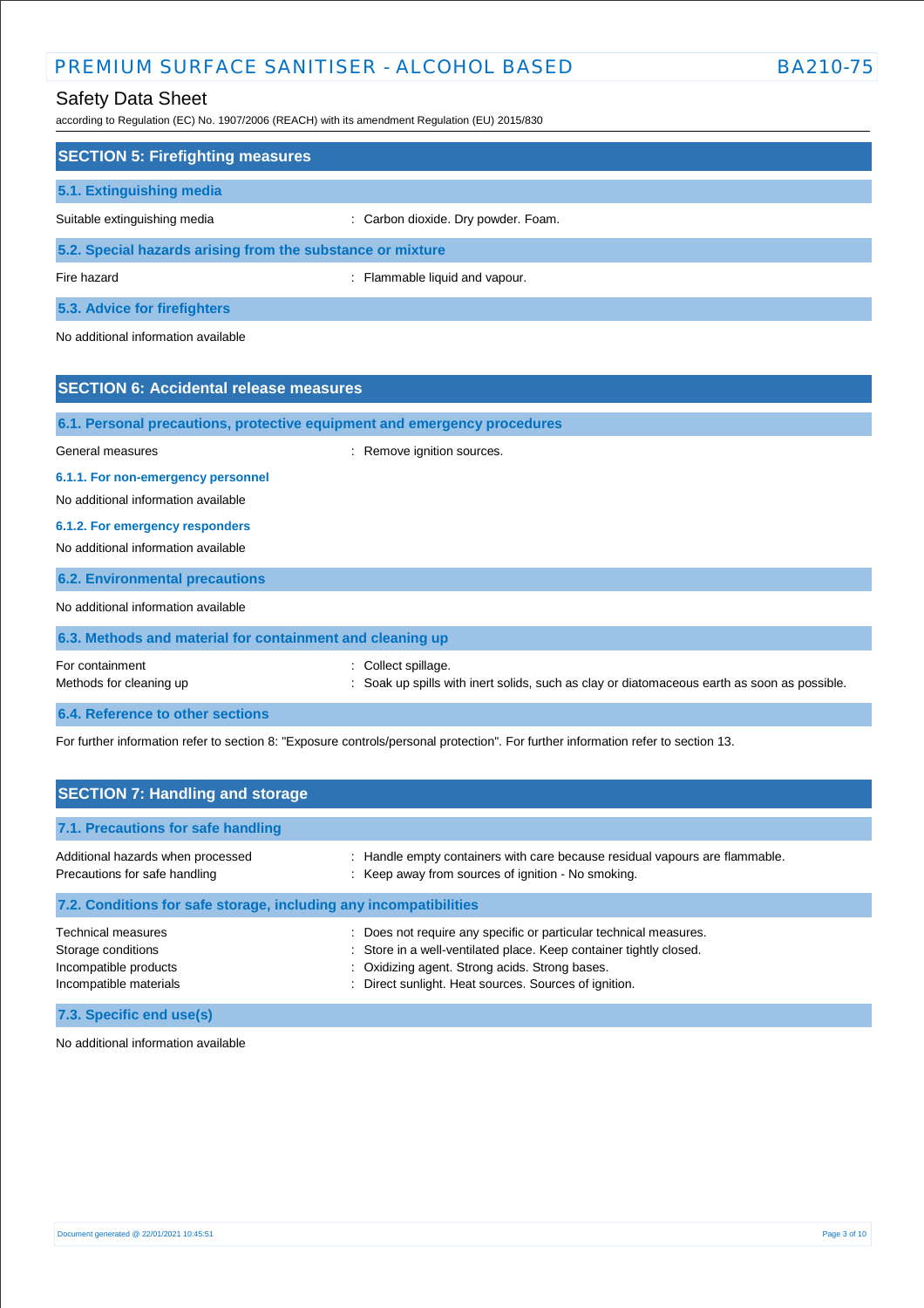## Safety Data Sheet

according to Regulation (EC) No. 1907/2006 (REACH) with its amendment Regulation (EU) 2015/830

## **SECTION 8: Exposure controls/personal protection**

#### **8.1. Control parameters**

### **8.1.1 National occupational exposure and biological limit values**

| propan-2-ol; isopropyl alcohol; isopropanol (67-63-0)                             |                                      |  |
|-----------------------------------------------------------------------------------|--------------------------------------|--|
| <b>Ireland - Occupational Exposure Limits</b>                                     |                                      |  |
| Local name                                                                        | Isopropyl alcohol                    |  |
| OEL TWA [2]                                                                       | 200 ppm                              |  |
| OEL STEL [ppm]                                                                    | 400 ppm                              |  |
| Notes (IE)                                                                        | <b>Sk</b>                            |  |
| Code of Practice for the Chemical Agents Regulations 2018<br>Regulatory reference |                                      |  |
| <b>United Kingdom - Occupational Exposure Limits</b>                              |                                      |  |
| Local name                                                                        | Propan-2-ol                          |  |
| WEL TWA (OEL TWA) [1]                                                             | 999 mg/m $3$                         |  |
| WEL TWA (OEL TWA) [2]                                                             | 400 ppm                              |  |
| WEL STEL (OEL STEL)                                                               | 1250 mg/m <sup>3</sup>               |  |
| WEL STEL (OEL STEL) [ppm]                                                         | 500 ppm                              |  |
| Regulatory reference                                                              | EH40/2005 (Third edition, 2018). HSE |  |

#### **8.1.2. Recommended monitoring procedures**

No additional information available

#### **8.1.3. Air contaminants formed**

No additional information available

#### **8.1.4. DNEL and PNEC**

No additional information available

#### **8.1.5. Control banding**

No additional information available

## **8.2. Exposure controls**

#### **8.2.1. Appropriate engineering controls**

No additional information available

#### **8.2.2. Personal protection equipment**

**Personal protective equipment symbol(s):**



#### **8.2.2.1. Eye and face protection**

| $\epsilon$ Eye protection: |  |
|----------------------------|--|
| Safety glasses. EN 166     |  |

#### **8.2.2.2. Skin protection**

**Skin and body protection:**

Not required for normal conditions of use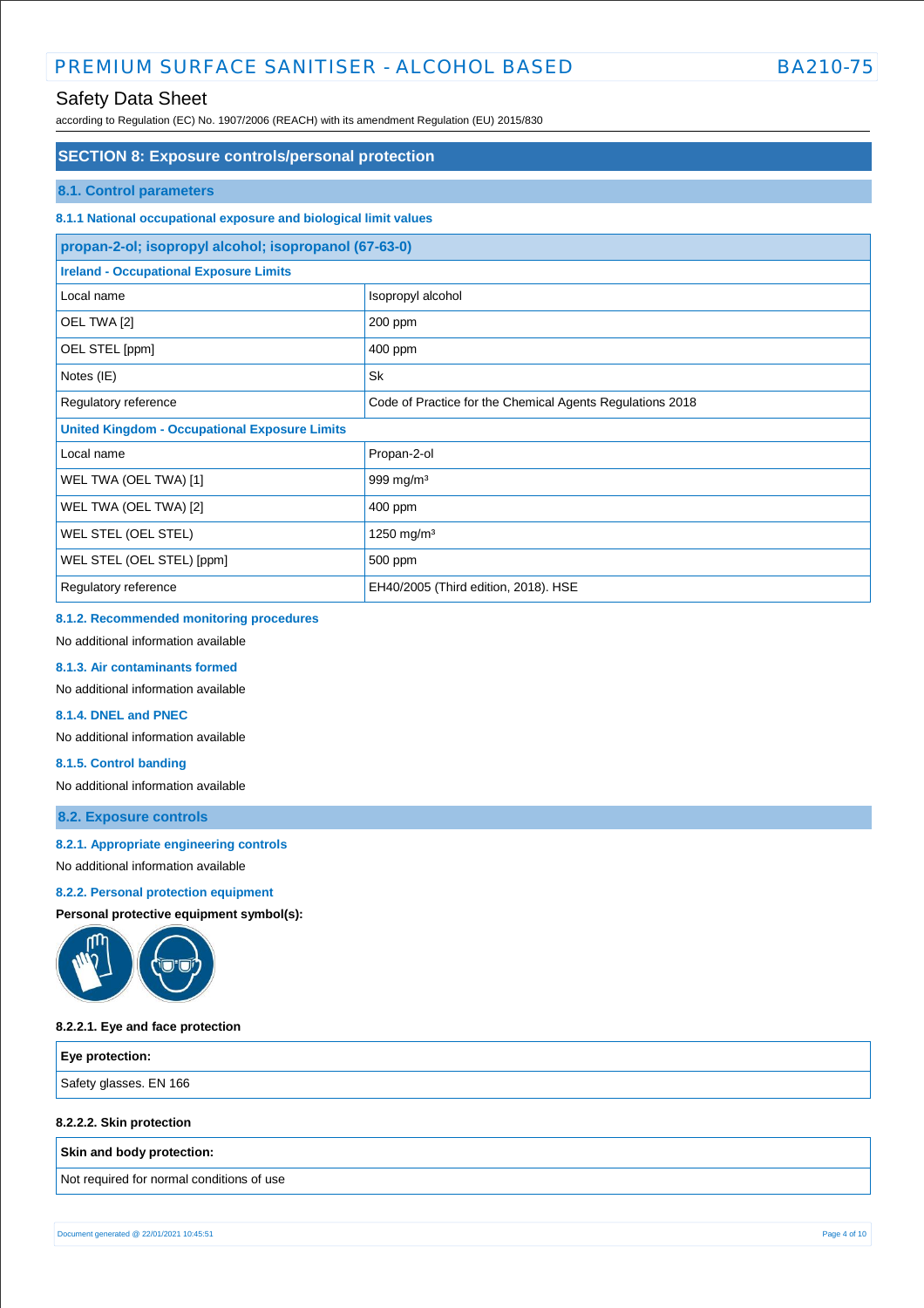## Safety Data Sheet

according to Regulation (EC) No. 1907/2006 (REACH) with its amendment Regulation (EU) 2015/830

| <b>Hand protection:</b> |  |  |
|-------------------------|--|--|
|                         |  |  |

Chemical resistant gloves (according to European standard EN 374 or equivalent). Nitrile rubber gloves

| Other skin protection<br>Materials for protective clothing: |  |
|-------------------------------------------------------------|--|
| Not required for normal conditions of use                   |  |
| 8.2.2.3. Respiratory protection                             |  |

#### **Respiratory protection:**

Not required for normal conditions of use

#### **8.2.2.4. Thermal hazards**

No additional information available

#### **8.2.3. Environmental exposure controls**

No additional information available

## **SECTION 9: Physical and chemical properties**

## **9.1. Information on basic physical and chemical properties**

| Physical state                                  | Liquid            |
|-------------------------------------------------|-------------------|
| Appearance                                      | Liquid.           |
| Colour                                          | Colourless.       |
| Odour                                           | characteristic.   |
| Odour threshold                                 | No data available |
| рH                                              | 7                 |
| Relative evaporation rate (butylacetate=1)      | No data available |
| Melting point                                   | No data available |
| Freezing point                                  | No data available |
| Boiling point                                   | $\geq 100$ °C     |
| Flash point                                     | 18 °C             |
| Auto-ignition temperature                       | No data available |
| Decomposition temperature                       | No data available |
| Flammability (solid, gas)                       | No data available |
| Vapour pressure                                 | No data available |
| Relative vapour density at 20 °C                | No data available |
| Relative density                                | 0.86              |
| Solubility                                      | Soluble in water. |
| Partition coefficient n-octanol/water (Log Pow) | No data available |
| Viscosity, kinematic                            | No data available |
| Viscosity, dynamic                              | No data available |
| <b>Explosive properties</b>                     | No data available |
| Oxidising properties                            | No data available |
| <b>Explosive limits</b>                         | No data available |

#### **9.2. Other information**

No additional information available

## **SECTION 10: Stability and reactivity**

## **10.1. Reactivity**

Flammable liquid and vapour.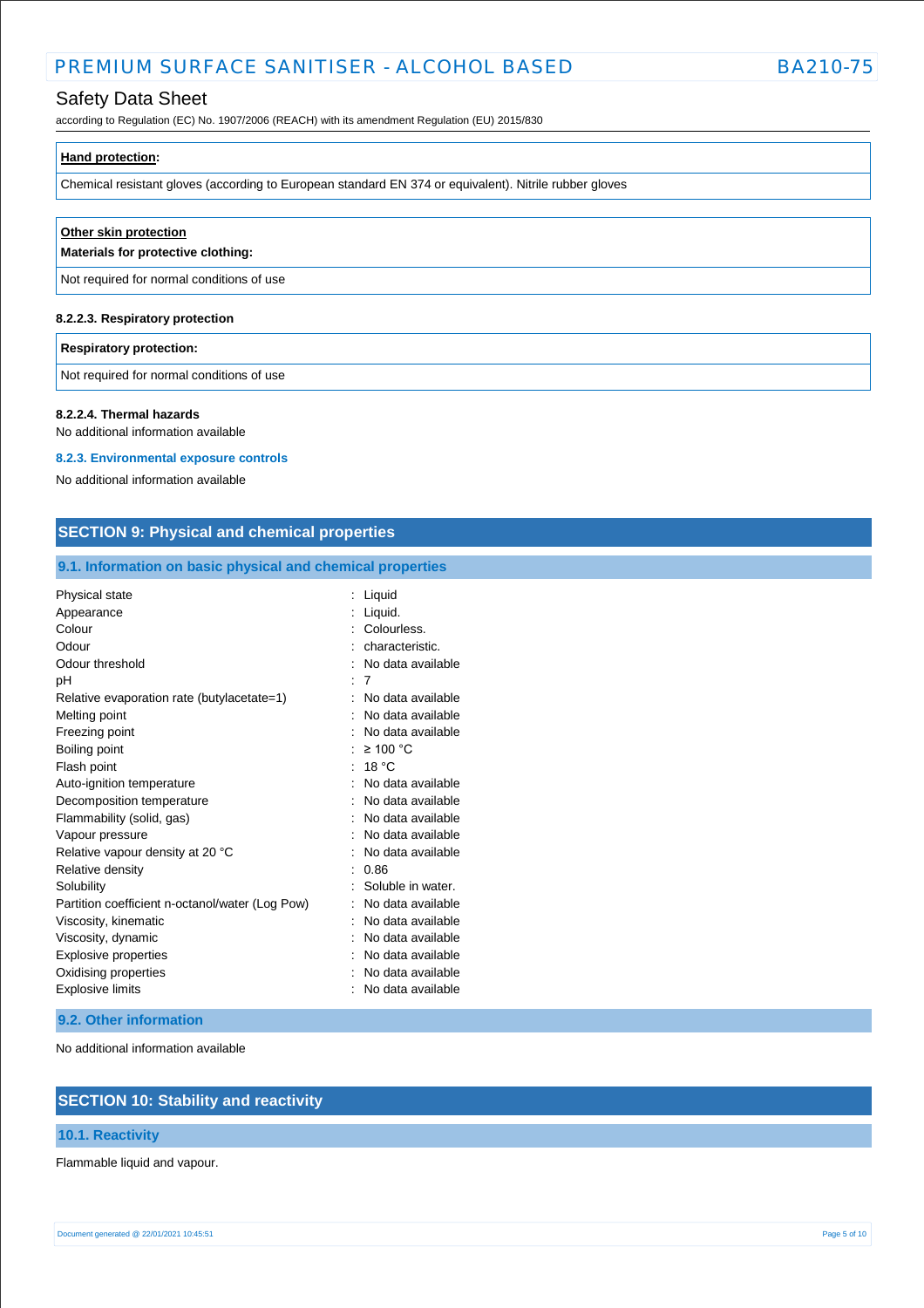## Safety Data Sheet

according to Regulation (EC) No. 1907/2006 (REACH) with its amendment Regulation (EU) 2015/830

| <b>10.2. Chemical stability</b>                              |
|--------------------------------------------------------------|
| Stable under normal conditions.                              |
| 10.3. Possibility of hazardous reactions                     |
| No dangerous reactions known under normal conditions of use. |
| 10.4. Conditions to avoid                                    |
| No flames, no sparks. Eliminate all sources of ignition.     |

**10.5. Incompatible materials**

None under normal conditions.

**10.6. Hazardous decomposition products**

Under normal conditions of storage and use, hazardous decomposition products should not be produced.

| <b>SECTION 11: Toxicological information</b> |                                                 |
|----------------------------------------------|-------------------------------------------------|
| 11.1 Information on toxicological effects    |                                                 |
| Acute toxicity (oral)                        | Not classified                                  |
| Acute toxicity (dermal)                      | Not classified                                  |
| Acute toxicity (inhalation)                  | Not classified                                  |
| Skin corrosion/irritation                    | Not classified<br>pH: 7                         |
| Serious eye damage/irritation                | : Causes serious eye irritation.<br>pH: 7       |
| Respiratory or skin sensitisation            | Not classified                                  |
| Germ cell mutagenicity                       | Not classified                                  |
| Carcinogenicity                              | Not classified                                  |
| Reproductive toxicity                        | Not classified                                  |
| STOT-single exposure                         | May cause drowsiness or dizziness.              |
| propan-2-ol; isopropyl alcohol; isopropanol  |                                                 |
| STOT-single exposure                         | May cause drowsiness or dizziness.              |
| STOT-repeated exposure                       | : Not classified                                |
| Aspiration hazard                            | Not classified<br>÷                             |
| <b>PROFESSIONAL SURFACE SANITISER</b>        |                                                 |
| Vaporizer                                    | Container fitted with a sealed spray attachment |

| <b>SECTION 12: Ecological information</b>                    |                  |  |
|--------------------------------------------------------------|------------------|--|
| 12.1. Toxicity                                               |                  |  |
| Hazardous to the aquatic environment, short-term<br>(acute)  | : Not classified |  |
| Hazardous to the aquatic environment, long-term<br>(chronic) | : Not classified |  |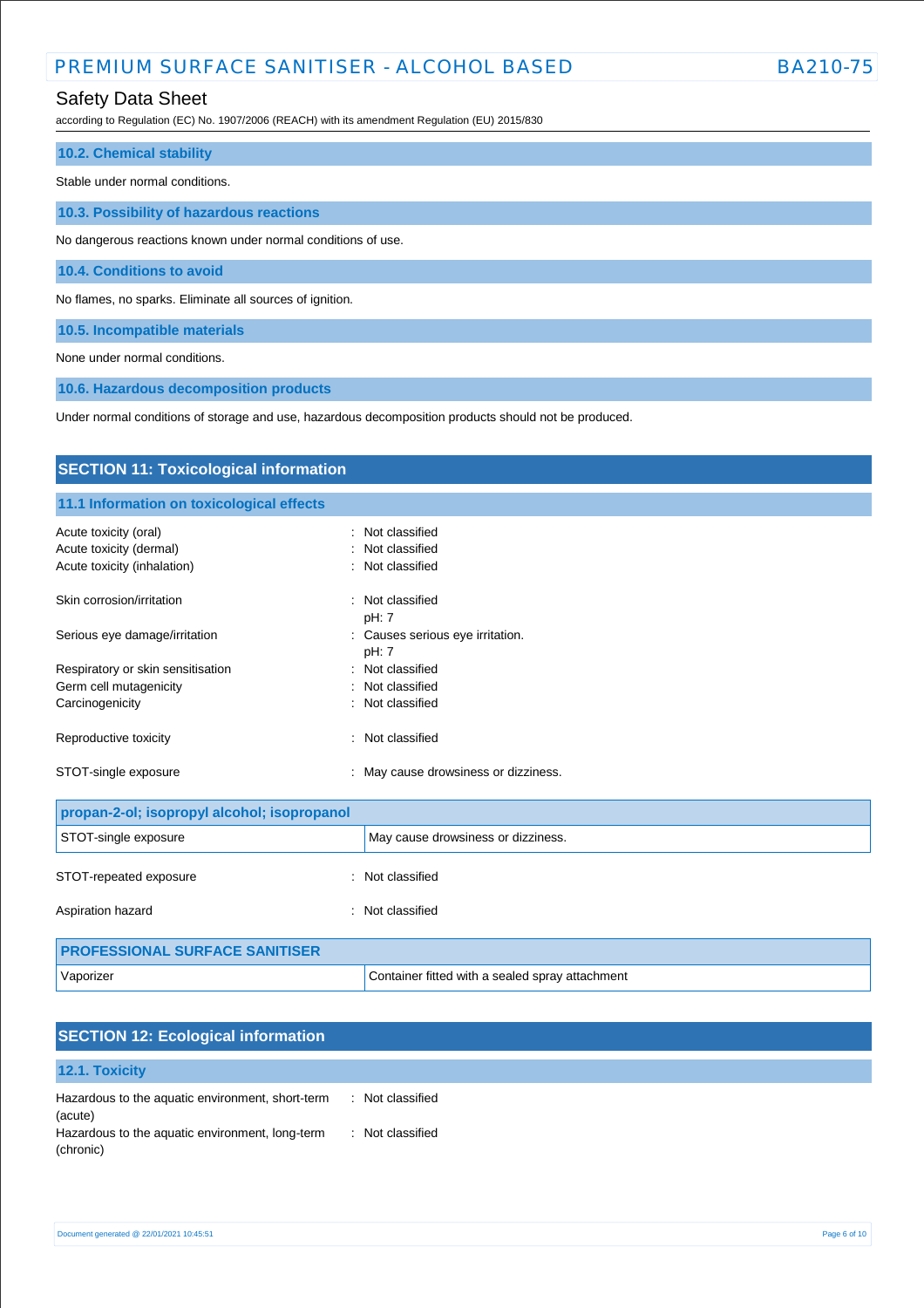## Safety Data Sheet

according to Regulation (EC) No. 1907/2006 (REACH) with its amendment Regulation (EU) 2015/830

| propan-2-ol; isopropyl alcohol; isopropanol (67-63-0) |                      |  |
|-------------------------------------------------------|----------------------|--|
| LC50 - Fish [1]                                       | 9640 mg/l            |  |
| EC50 - Other aquatic organisms [1]                    | 13299 mg/l waterflea |  |
| EC50 - Other aquatic organisms [2]                    | $> 1000$ mg/l        |  |
| 12.2. Persistence and degradability                   |                      |  |
| No additional information available                   |                      |  |
| 12.3. Bioaccumulative potential                       |                      |  |
| propan-2-ol; isopropyl alcohol; isopropanol (67-63-0) |                      |  |
| Partition coefficient n-octanol/water (Log Pow)       | 0.05                 |  |
| 12.4. Mobility in soil                                |                      |  |
| No additional information available                   |                      |  |
| 12.5. Results of PBT and vPvB assessment              |                      |  |
| No additional information available                   |                      |  |
| 12.6. Other adverse effects                           |                      |  |
| No additional information available                   |                      |  |
|                                                       |                      |  |
| <b>SECTION 13: Disposal considerations</b>            |                      |  |

# **13.1. Waste treatment methods**

No additional information available

## **SECTION 14: Transport information**

In accordance with ADR / IMDG / IATA

| 14.1 UN number                                                                                                                                                                                                     |                                                                                                                                                                                                                                                                                  |
|--------------------------------------------------------------------------------------------------------------------------------------------------------------------------------------------------------------------|----------------------------------------------------------------------------------------------------------------------------------------------------------------------------------------------------------------------------------------------------------------------------------|
| UN-No. (ADR)<br>UN-No. (IMDG)<br>UN-No. (IATA)                                                                                                                                                                     | : UN 1219<br>$:$ UN 1219<br>$:$ UN 1219                                                                                                                                                                                                                                          |
| 14.2. UN proper shipping name                                                                                                                                                                                      |                                                                                                                                                                                                                                                                                  |
| Proper Shipping Name (ADR)<br>Proper Shipping Name (IMDG)<br>Proper Shipping Name (IATA)<br>Transport document description (ADR)<br>Transport document description (IMDG)<br>Transport document description (IATA) | : ISOPROPANOL (ISOPROPYL ALCOHOL)<br>ISOPROPANOL (ISOPROPYL ALCOHOL)<br>Isopropanol<br>÷<br>: UN 1219 ISOPROPANOL (ISOPROPYL ALCOHOL) (ISOPROPANOL SOLUTION), 3, II,<br>(D/E)<br>: UN 1219 ISOPROPANOL (ISOPROPYL ALCOHOL), 3, II (12°C c.c.)<br>: UN 1219 Isopropanol, $3$ , II |
| 14.3. Transport hazard class(es)                                                                                                                                                                                   |                                                                                                                                                                                                                                                                                  |
| <b>ADR</b><br>Transport hazard class(es) (ADR)<br>Danger labels (ADR)                                                                                                                                              | $\therefore$ 3<br>$\therefore$ 3                                                                                                                                                                                                                                                 |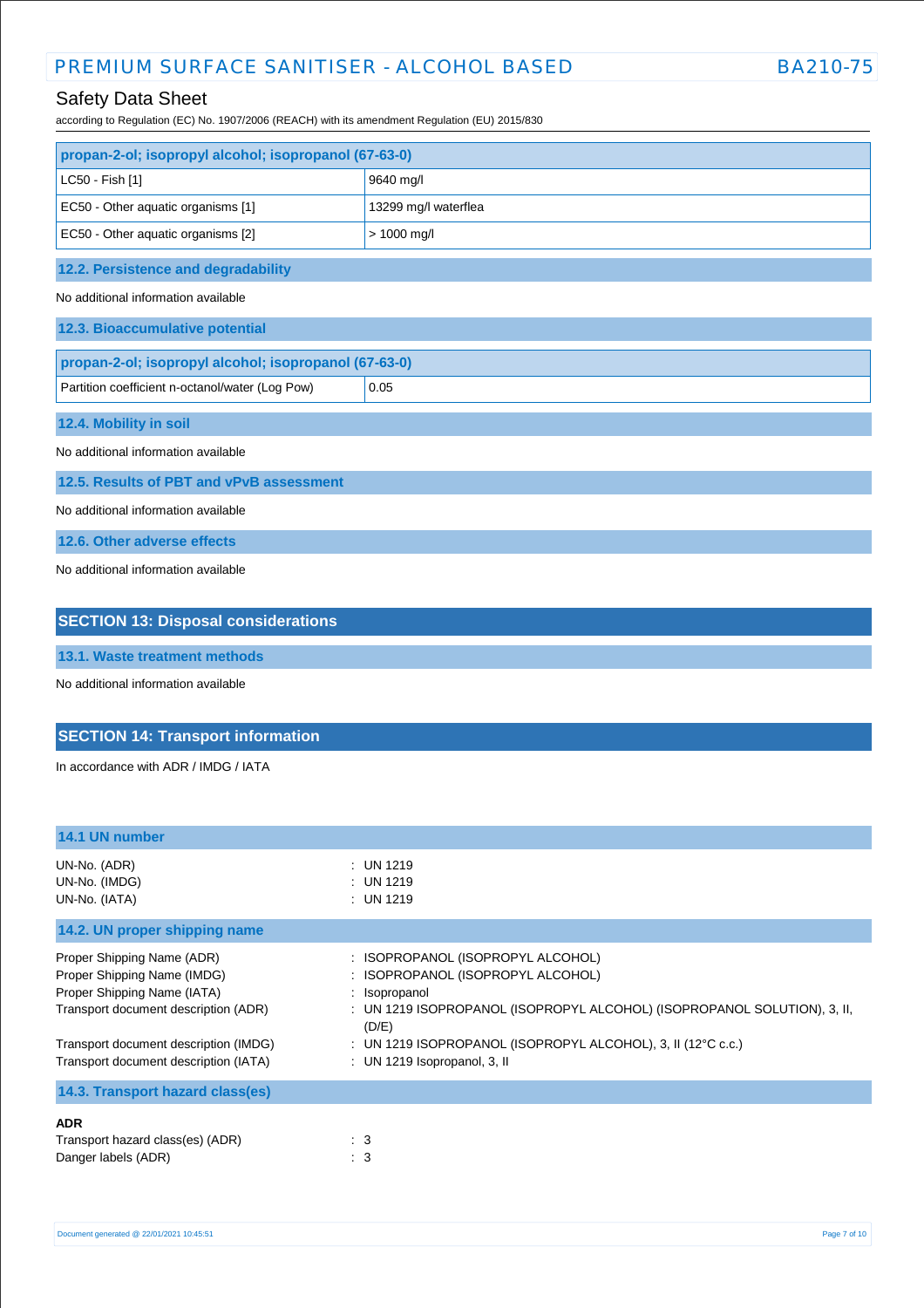according to Regulation (EC) No. 1907/2006 (REACH) with its amendment Regulation (EU) 2015/830

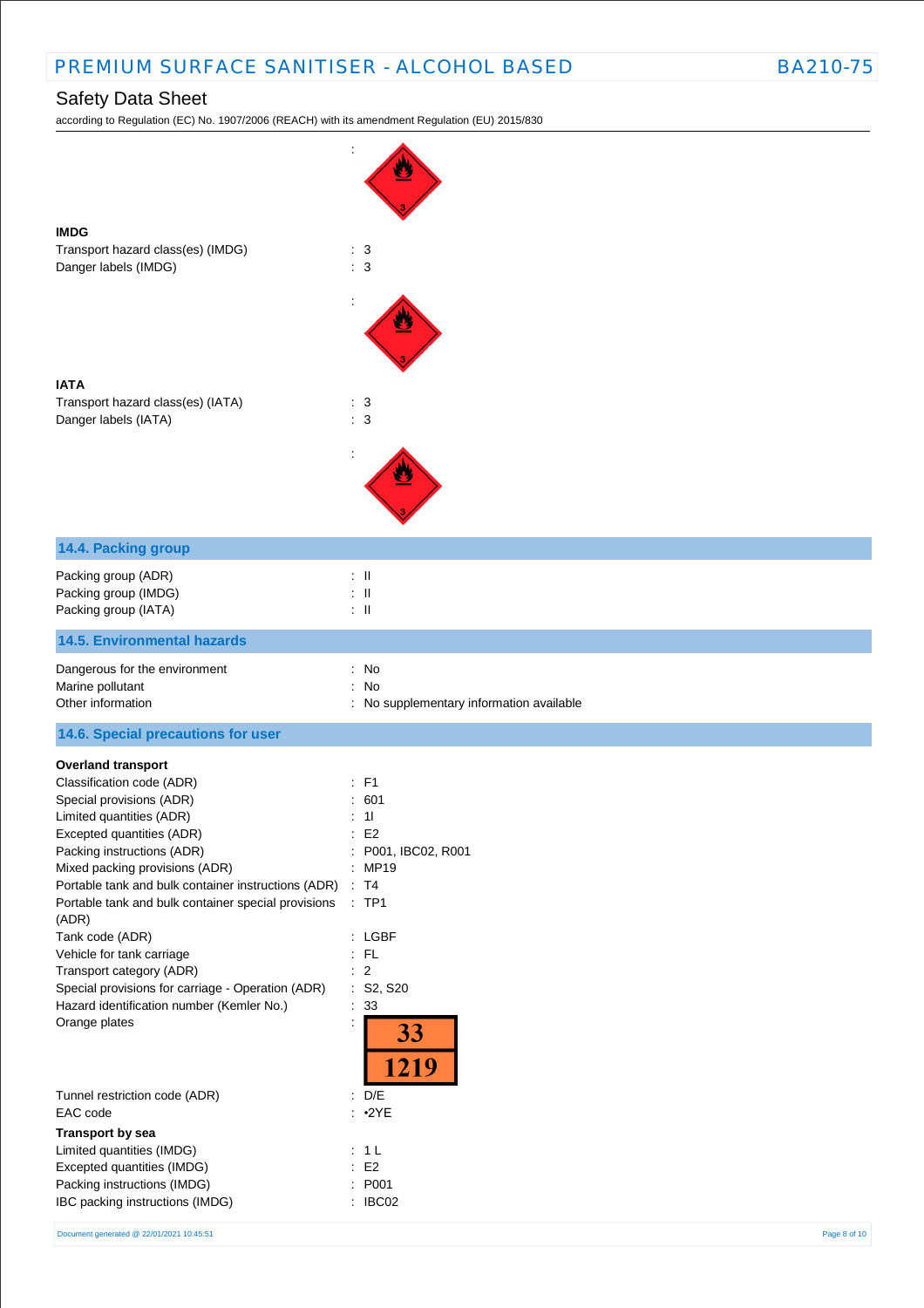according to Regulation (EC) No. 1907/2006 (REACH) with its amendment Regulation (EU) 2015/830

| : T4                                                                                         |
|----------------------------------------------------------------------------------------------|
| $:$ TP1                                                                                      |
| $:$ F-E                                                                                      |
| $\cdot$ S-D                                                                                  |
| $\therefore$ B                                                                               |
| $: 12^{\circ}$ C c.c.                                                                        |
| : Colourless, mobile liquid. Flashpoint: 12°C c.c. Explosive limits: 2% to 12% Miscible with |
| water.                                                                                       |
|                                                                                              |
| $\pm$ E2                                                                                     |
| $:$ Y341                                                                                     |
| : 1L                                                                                         |
| : 353                                                                                        |
| : 5L                                                                                         |
| : 364                                                                                        |
| .60L                                                                                         |
| : A180                                                                                       |
| : 3L                                                                                         |
|                                                                                              |

#### **14.7. Transport in bulk according to Annex II of Marpol and the IBC Code**

IBC code : Not applicable.

## **SECTION 15: Regulatory information**

#### **15.1. Safety, health and environmental regulations/legislation specific for the substance or mixture**

#### **15.1.1. EU-Regulations**

Contains no REACH substances with Annex XVII restrictions

Contains no substance on the REACH candidate list

Contains no REACH Annex XIV substances

Contains no substance subject to Regulation (EU) No 649/2012 of the European Parliament and of the Council of 4 July 2012 concerning the export and import of hazardous chemicals.

Contains no substance subject to Regulation (EU) No 2019/1021 of the European Parliament and of the Council of 20 June 2019 on persistent organic pollutants

#### **15.1.2. National regulations**

#### **United Kingdom**

British National Regulations : Classification Labelling Packaging Regulation; Regulation (EC) No 1272/2008. Detergent Regulation (648/2004/EC).

### **15.2. Chemical safety assessment**

No additional information available

### **SECTION 16: Other information**

| <b>Full text of H- and EUH-statements:</b> |                                                                        |  |
|--------------------------------------------|------------------------------------------------------------------------|--|
| Eye Irrit. 2                               | Serious eye damage/eye irritation, Category 2                          |  |
| Flam. Lig. 2                               | Flammable liquids, Category 2                                          |  |
| STOT SE 3                                  | Specific target organ toxicity — Single exposure, Category 3, Narcosis |  |
| H <sub>225</sub>                           | Highly flammable liquid and vapour.                                    |  |
| H319                                       | Causes serious eye irritation.                                         |  |
| H336                                       | May cause drowsiness or dizziness.                                     |  |